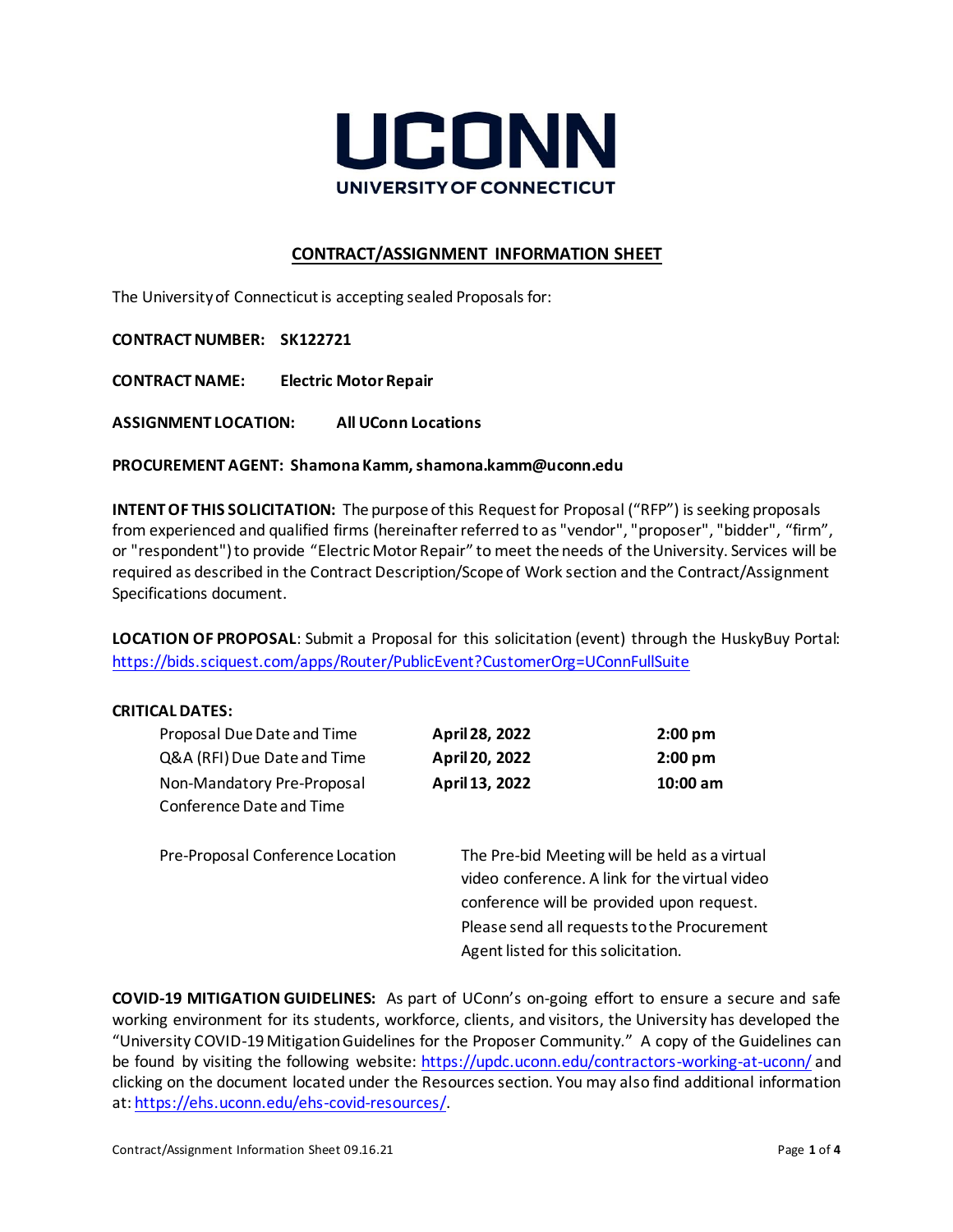These guidelines establish consistent standards for mitigating the spread of COVID-19 that must be undertaken by the Proposer and are intended to assist UConn in meeting its commitments.

# **CONTRACT DESCRIPTION/SCOPE OF WORK:**

The University incorporates a large number of electric motors varying in horsepower, manufacturer, configuration and end use throughout all of its' buildings on all University of Connecticut campuses. The services required under this RFP include motor reconditioning services that include but are not limited to, cleaning, baking, re-dipping, rewinding and bearing replacement of both AC and DC electric motors.

# **CONTRACT TERM:**

- Contract Service Commencement:**July 1, 2022**
- Contract Term: Three years from date of commencement through **June 30, 2025**, with options to renew for two (2) additional one (1) year periods or parts thereof.

# **PRE-PROPOSAL CONFERENCE:**

The Pre-Proposal Conference is not mandatory, however, interested Proposers are strongly encouraged to attend and hear more about the Scope of Work/Services required.

# **REQUEST FOR INFORMATION QUESTIONS:**

All Requests for Information ("RFI") questions are to be posted under the Q & A Board Tab in the HuskyBuy sourcing event The University will not be responsible for any interpretations or instructions other than those submitted through the Q & A Board of the event.

### **PROPOSAL CLARIFICATIONS, ADDENDA, and INTERPRETATIONS:**

Proposers shall promptly notify the University of any ambiguity, inconsistency, or error which they may discover upon examination of the Specifications or other contract documents.

Any and all interpretations of the Specifications, Responses to any RFIs, or other contract documents, and any supplemental instructions, will be in the form of a written bid clarification/addendum, if issued, and will be posted as part of the HuskyBuy RFP sourcing event under the Buyer Attachment Tab. Failure of any Proposer to receive any such addendum or interpretation shall not release any Proposer from any obligations under its proposal as submitted.

### **WAGE RATES:**

#### **Standard Wages:**

Connecticut Department of Labor Service Standard Wages are applicable for this work. The awarded Proposer will provide services that have mandated service rate requirements. Proposers shall review Connecticut General Statutes §31-57. The statutes can be found at [https://www.cga.ct.gov/current/pub/chap\\_557.htm#sec\\_31-57f](https://www.cga.ct.gov/current/pub/chap_557.htm#sec_31-57f)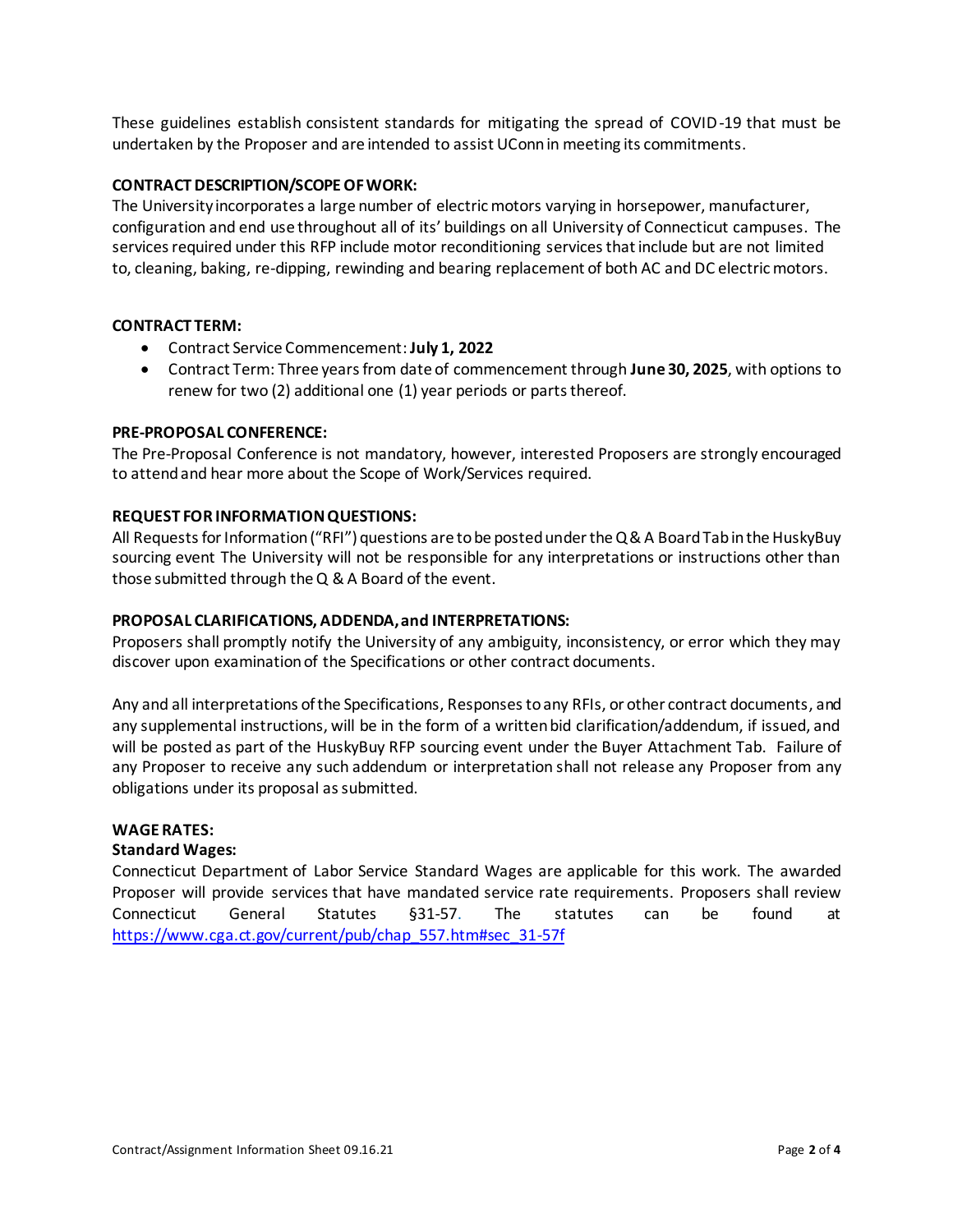### **REQUIRED LICENSES AND CERTIFICATIONS:**

The selected Proposer shall be licensed with the Connecticut Contractors State License Board and any technician shall be approved and certified by the equipment manufacturer to perform the services required herein and to meet the safety requirements as set forth by the University.

# **PROPOSAL SELECTION EVALUATION CRITERIA:**

This is a quality-based selection process in which Proposals shall be evaluated utilizing the objective technical criteria listed within the RFP, as well as any additional information obtained from persons or other sources identified in the Proposal. The Cost Proposal will be evaluated by a Procurement Department, who will assess and evaluate the pricing submissions of the Proposers. All Proposers must provide information/documentation with their submission that demonstrates (at a minimum) the requirements as further detailed below.

# **Narrative of Contract/Assignment Approach:**

Provide your company's approach, which demonstrates your company's technical qualifications to complete the specifications described on the Specification Sheet. The narrative should be limited to no more than two (2) pages.

# **Proposed Team:**

The Proposer must demonstrate the ability to staff this Contract with high quality, experienced personnel. The Company must demonstrate the individual staff members' experience on past relevant assignments/contracts performing work of a similar scope and nature to this Contract and in a comparable position as assigned on this Contract. Provide a list of technicians with years of service, and current licenses and certifications held.

#### **Previous Relevant Experience:**

Contract relevant experience providing services to institutions of higher education or other large commercial/municipal accounts where requirements are similar in size and scope to those of the University must be submitted on the Contract Relevant Experience Form provided with this RFP; substitution of this Form is not allowed. A minimum of three (3) examples must be submitted that are in progress or completed within the past five (5) years. A detailed description of the work performed and how it relates to this scope of work shall be included. Include the firm's capability to service motors of various sizes, including large hp motors. Failure to provide accurate required information on the Contract Relevant Experience Form may lead to the rejection of your Proposal. Note: **only one (1) contract performed for UConn may be included as part of your Proposal.** 

#### **Quality Assurance/Quality Control Plan:**

Describe your firm's process and procedure in managing and assuring quality of its performance of the contract/assignment described in the Specification Sheet and those of its sub-contractors. The narrative should be limited to no more than two (2) pages.